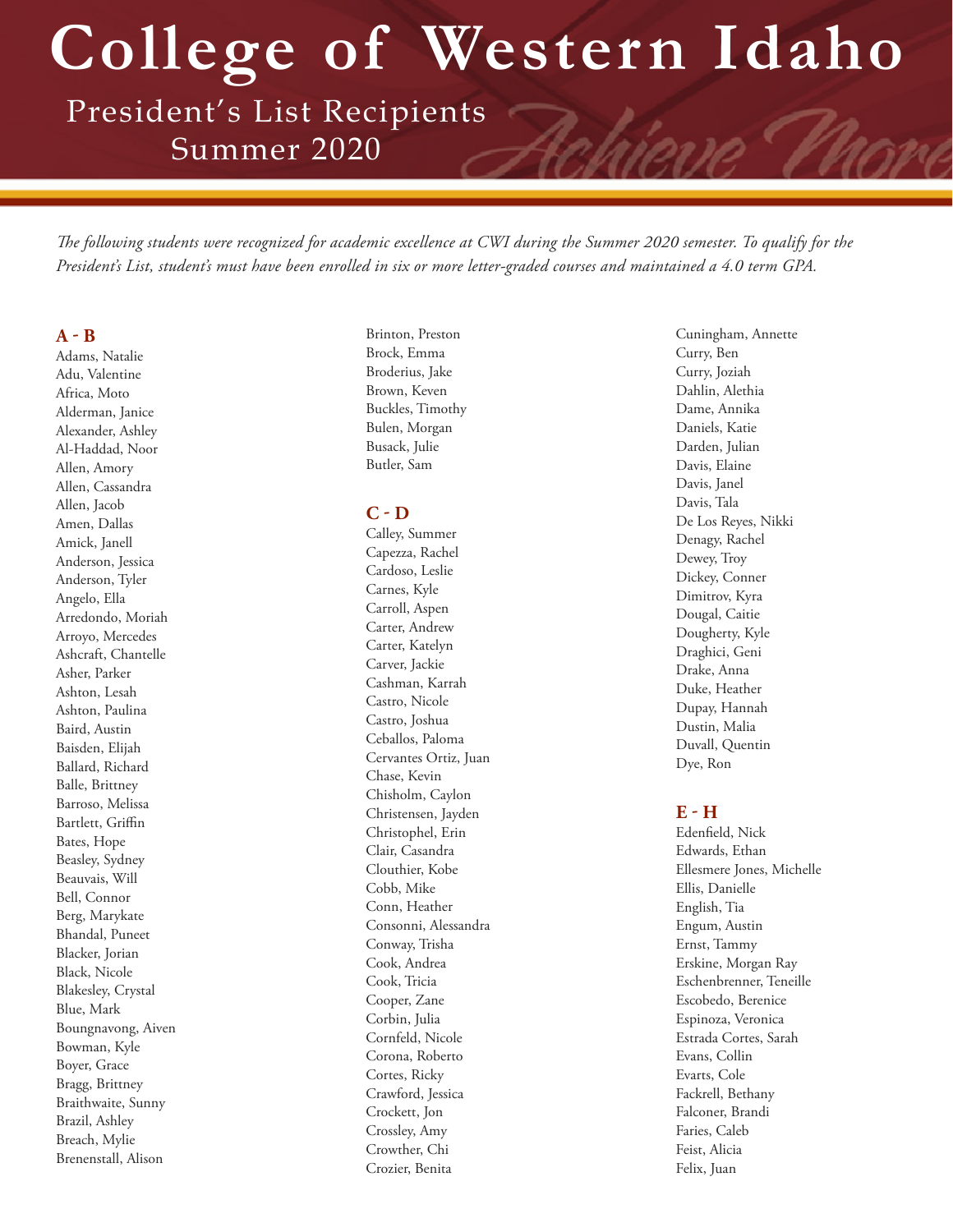Flores, Cassandra Ford, Emma Forrey, Jace Fowers, Brooklen Fox, Elizabeth Frye, Arric Futrell, Dusty Gabiola-Harris, Jennifer Gale, Kaylee Garcia, Caleigh Garcia, Nick Gardom, Sheila Gasaway, Zoe Gentry, Maddie Gironda, Hanarose Globak, Veronika Godinez, Ivan Gomez, Jaz Gomez, Micah Gomez, Sariah Gonzalez, Cindy Gonzalez, Merari Goodson, Susan Goodwin, CJ Grange, Hannah Green, John Grimsley, Dana Grover, Jaden Hadden, Laurie Hafen, Rachelle Halim, Karen Hampton, Whitney Hardy, Elliot Hash, Justin Haskin, Madison Hawley, Amber Heath, Courtnie Helm, Ashley Henley, Ethan Hernandez, Maggie Hersey, Anna Hester, Skye Higgins, Kevin Hill, Hailey Hilliard, Brent Hobbs, Ellie Hodgson, Kristin Hoistad, Mike Hopkins, Rachel Howell, Aubrey Howell, Jerica Hughes, Sandra Hugo, Chelsea Hume, Scott Hunter, Kimberly Husakovic, Mejrima Hussein, Zainab

## **I - L**

Impomeni, Molly Isaacs, Rina Jefferson, David Jenkins, Kimi Jennings, Kiera Jensen, Andrew Jeon, Anna Johnson, Brooklynn Johnson, Jordan Johnson, Nic Johnston, Alex Johnston, Sarah Jones, Ashley Jones, Austyn Jones, Kate Juarez, Aldin Jumper, Timothy Kay, Lexus Kelly-Harvey, Michayla Kemper, Doug Kerensky, Kayla Kilgore, Mariya Killian, Lauren King, Curtis Kingland, Angela Kirby, Amy Kirkland, Hayley Knowlton, Sarah Koch, Justin Koch, Sam Kohler, Dallin Kravchenko, Elvira Laborce, Ryan Philip Lang, Erika Larkins, Jadenn Lauricella, Tyler Lawhorn, Marty Laws, Alexander Lehman, Victoria Lemon, Hannah Lennick, Grace Leonard, Megan Lester, Terry Lima-Rivas, Natasha Lluellyn, Margie Loa, Jeleana Long, Brad Lopez Nava, Israel Love, Kaysie Lowery, Taylor Lowe, Sierrah Luna, Becca Lundquist, Miranda

## **M - Q**

MacConkey, Jahnesta Macias, Alejandro Madery, Riann

Madison, Royal Malang, David Mangelson, Jessica Martineau, Courtney Martinez, Alan Marujo, James Mauro, Mady Maxwell, Rebecca May, Bailey Mayer, Kayne McBee, Jean McKenzie, Kenneth McKinney, Gavin McLand, Dani Meade, Mi Melfe, Giana Melton, Matthew Mena, Samantha Merrill, Catherine Messick, Skyler Meyer, Julie Meyet, Delsey Mickelsen, Matusala Milbourne, Joshua Miller, Cierra Miller, Jennie Miller, Madison Mills, Beth Mishich, TJ Montierth, Alyssa Moody, Abigail Moody, Hannah Moore, Frank Moore, Julia Moran, Matt Morgan, Shalie Morin, Joanna Morrison, Ryan Morris, Trish Munoz, Rianna Murano, Abby Nakashima, Hannah Narkin, Cynthia Natouf, Amneh Nava, Maranda Navarre, Spencer Naylor, Hannah Nelson, Carissa Nelson, Lacy Newberry, Jared Newville, Michael Ngeleka, Mwamba Nguyen, Caitlin Nguyen, Thanh Nichols, Bretton Nielsen, Lexee Nierodzinski, Ethan Nigh, Jeremy Nolen, Jacob O'Connor, Shannon